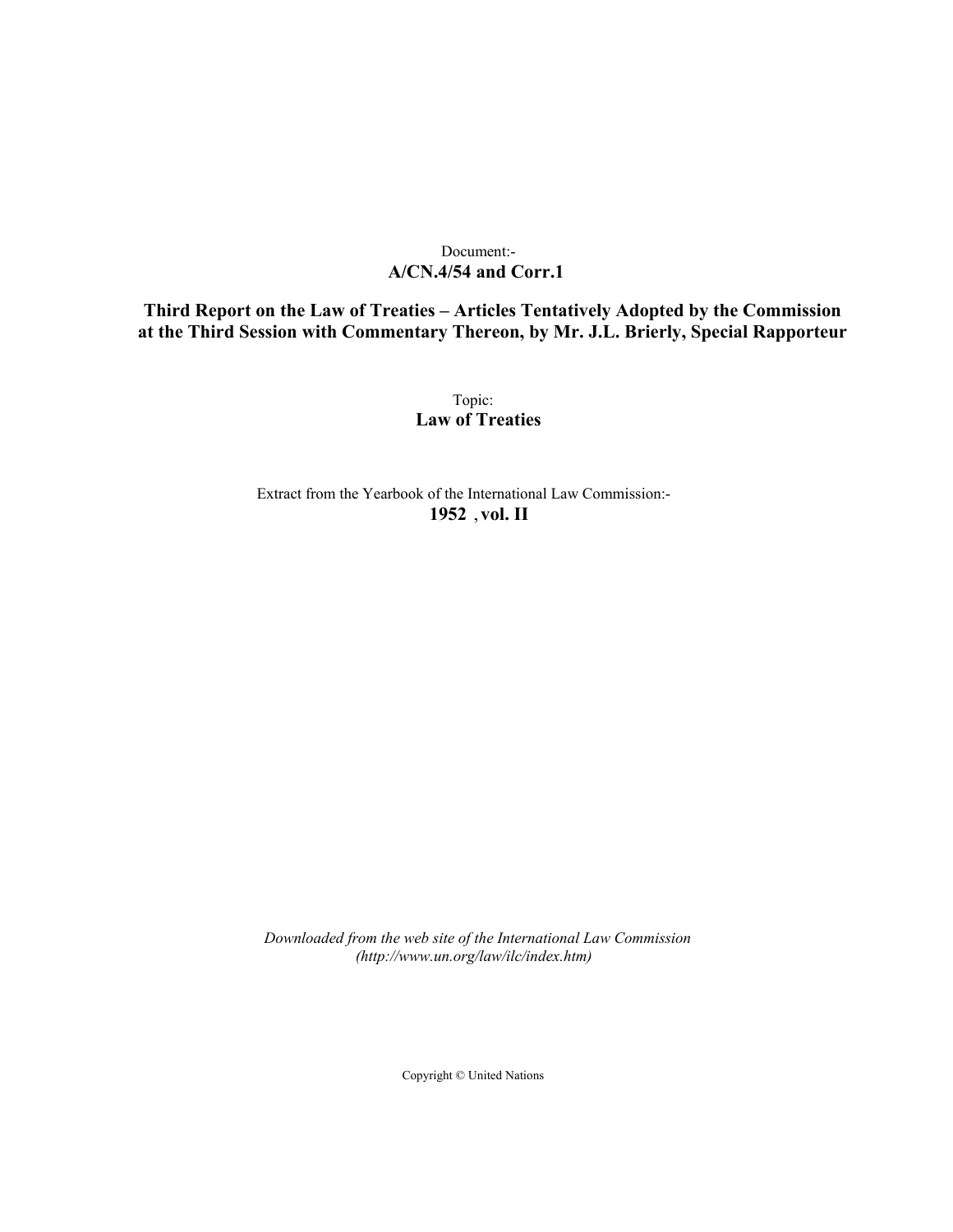# **LAW OF TREATIES**

# **DOCUMENT A/CN.4/54 \***

# **Third Report by J. L. Brierly, Special Rapporteur**

*[Original text: English] [10 April 1952]*

*Page*

# **TABLE OF CONTENTS**

TEXT OF ARTICLES TENTATIVELY ADOPTED BY THE COMMISSION AT ITS THIRD SESSION WITH COMMENTARY THEREON

|                                                      | л икс |
|------------------------------------------------------|-------|
|                                                      | -50   |
|                                                      |       |
| Article $3.$ - Establishment of the text of treaties | 51    |
| Article 4. — Assumption of treaty obligations        | 51    |
|                                                      | 53    |
| Article $\theta$ . — When ratification is necessary  | 53    |
|                                                      | 54    |
|                                                      | 54    |
|                                                      | 55    |
|                                                      |       |
|                                                      |       |

# **ARTICLESJaTENTATIVELY ADOPTED BY THE COMMISSION AT ITS THIRD SES-SION WITH COMMENTARY THEREON**

**CAPACITY TO MAKE TREATIES**

## *Article 1*

**Capacity to enter into treaties is possessed by all States but the capacity of a State to enter into certain treaties may be limited.**

## *Comment*

1. In general " the right of entering international engagements is an attribute of State sovereignty ", as was declared by the Permanent Court of International Justice in the *Wimbledon* case (1923).<sup>1</sup> However, the capacity of a particular State to enter into any category, or all categories, of treaties, may be limited by reason of its qualified status. Thus, protected States have usually (subject to anything laid down in the treaty between the protecting and the protected State) no treaty-making capacity of their own, treaties being concluded on their behalf by the protecting State.

Members of confederations and federal unions may or may not possess treaty-making capacity according to the circumstances, *e.g.,* member states of the Federal State of Germany as it existed before the First World War retained their competence to conclude international treaties between themselves without the consent of the Federal State, and could also conclude international treaties with foreign States as regards matters of minor interest. Even under the Weimar Constitution of 1919, Bavaria retained her right to maintain diplomatic relations with the Holy See. Under the Federal Constitution of the Swiss Confederation (1848 as revised up to date) it is provided (Article 9): " exceptionally the cantons retain the right to conclude treaties with foreign States in respect of matters of public economy, relations with neighbouring cantons, and police relations; nevertheless such treaties shall not contain anything incompatible with the Confederation or with the rights of other cantons ". Under the Bonn Constitution of 1949 the German *Laender* forming part of the Federal Republic possess certain limited treatymaking capacity.

2. Apart from the above cases which are instances of the qualified status of a State (a kind of *capitis diminutio)* there are also examples of States whose capacity to make treaties is restricted in point of subject-matter by international agreement, *e.g.,* in 1982 the Permanent

<sup>•</sup> Incorporating document A/CN.4/54/Corr.l.

<sup>&</sup>lt;sup>1</sup> See Publications of the Permanent Court of International Justice, *Collection of Judgments,* Series A, No. 1, p. 21.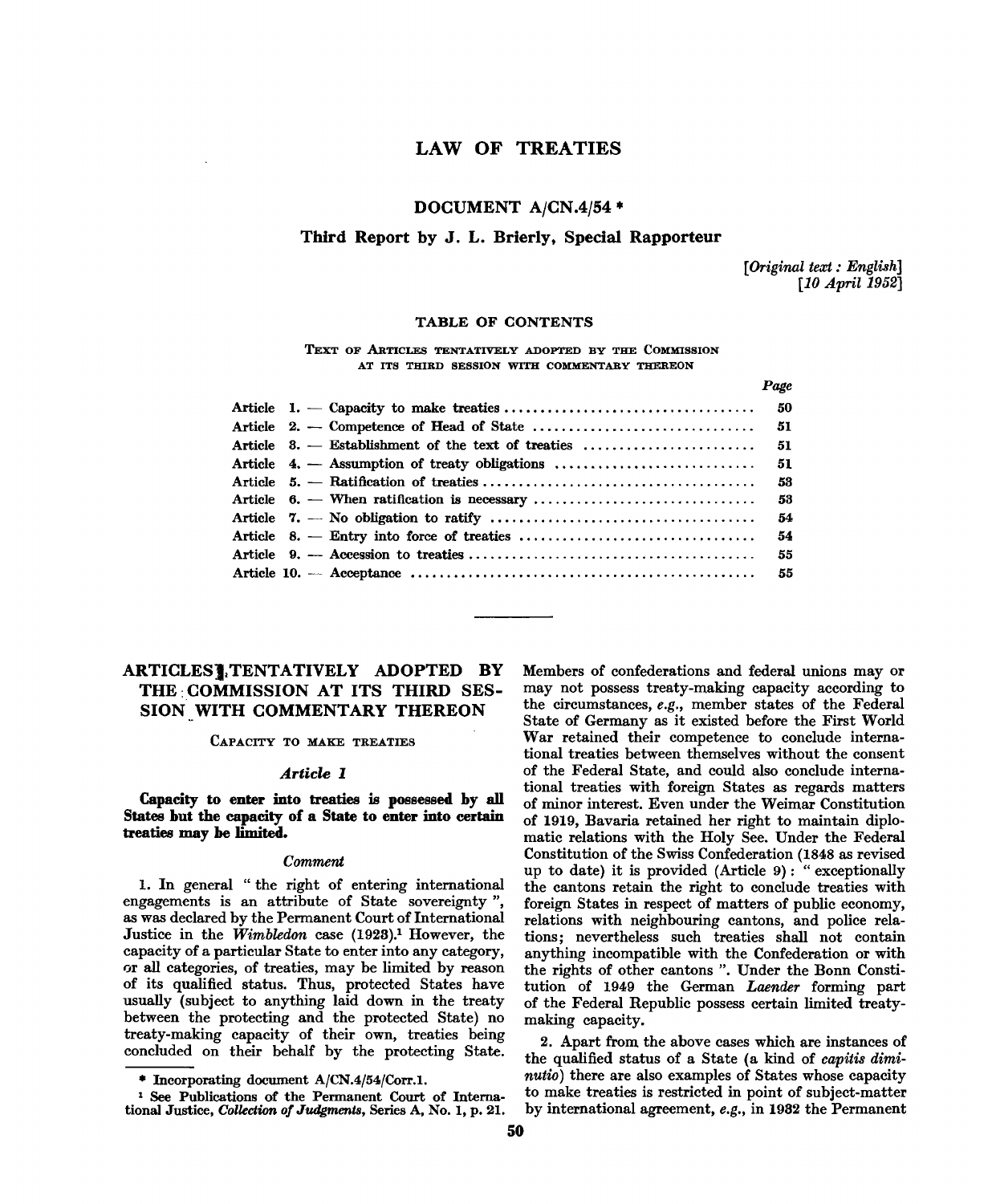Court of International Justice held that although the Free City of Danzig was a State, it was subjected to certain limitations affecting both the manner and the extent of its treaty-making capacity.

3. By Article 88 of the Treaty of St. Germain, 1919, Austria's independence was declared to be inalienable and she undertook to abstain from any act which might directly or indirectly compromise her independence, in particular, by participating in the affairs of another State. A further, and somewhat wider, undertaking by Austria was recorded in the Geneva Protocol of 4 October 1922.<sup>2</sup> These provisions were held, by the Permanent Court of International Justice in 1931, to prohibit a proposed customs union between Germany and Austria.<sup>3</sup>

## COMPETENCE OF HEAD OF STATE

# *Article 2*

**In the absence of provisions in its constitutional law and practice to the contrary, the Head of the State is competent to exercise the State's capacity to enter into treaties.**

#### *Comment*

4. The relevance of the constitutional laws of States to the exercise on their behalf of the treaty-making power is discussed fully in the Comment on Article 4 of this Draft. Generally, it will be seen from what is said there that the traditional rule set forth in the above Article has sustained many inroads upon its former vigor. In practice today most constitutions do limit in some form or other the competence of the Head of State in this matter. However, constitutions change and it is necessary to lay down a rule  $-$  the traditional rule of international law — to cover the situation where the constitution is not specific on this point.

# ESTABLISHMENT OF THE TEXT OF TREATIES *Article 3*

**The establishment of the text of a treaty may be effected by:**

**(a) The signature or initialling** *ne varietur* **on behalf of the States which have taken part in the negotiation of that treaty by their duly authorized representatives; or**

**(6) Incorporation in the Final Act of the conference at which the treaty was negotiated; or**

**(c) Incorporation in a resolution of an organ of an international organization in accordance with the constitutional practice of that organization; or**

*(d)* **Other formal means prescribed by the negotiating States.**

### *Comment*

5. The object of negotiations or discussions for a treaty is the establishment of a text in writing. This may be done by any of the methods described in Article 1. Examples of these methods are as follows : As regards Article 3(a), The Hague Conventions of 1899 and 1907 were signed on behalf of States which decided to sign. Initialling *ne varietur* is not very common in practice; but examples do exist, *e.g.,* the Final Act of the Locarno Conference. Examples of Article *3(b)* are : The Final Acts of The Hague Codification Conference of 1930, the Civil Aviation Conference of 1944 and the United Nations Conference on the Declaration of Deaths of Missing Persons, 1950. Examples of Article  $3(c)$  are conventions adopted by resolutions of such bodies as the International Labour Organisation, the Food and Agriculture Organization of the United Nations, the United Nations Educational and Scientific Organization, or by the United Nations itself, as. for example, the Convention on Privileges and Immunities of the United Nations, 1946.\* A case in which " other formal means " contemplated by Article *S(d)* were adopted is that of the General Act for the Pacific Settlement of International Disputes (1928).<sup>5</sup> This was not signed by delegates nor does it fall under any of the sub-paragraphs (a), *(b)* or (c) of Article 3. It was signed by the President of the Assembly of the League of Nations and by the Secretary-General.

# ASSUMPTION OF TREATY OBLIGATIONS

## *Article 4*

**A treaty becomes binding in relation to a State by signature, ratification, accession or any other means of expressing the will of the State, in accordance with its constitutional law and practice through an organ competent for that purpose.**

#### *Comment*

6. This Article enumerates the methods traditionally employed whereby a State becomes bound by a treaty. In addition, in order to embrace the practice which has sometimes been used of recent years, and which is known as " acceptance ", the Article specifies " other means of expressing the will of the State ". Further, it specifies that the relevant " means " shall be expressed *(a)* through an organ competent for that purpose, and *(b)* in accordance with the constitutional law and practice of the State.

7. As regards this latter point there have been two schools of thought in international law. The adoption of the views put forward by either school raises difficult practical problems. On the one hand, some writers have argued that the conditions of the validity of treaties are determined by international law, and not by the national law of the parties concluding them. According to this view, a treaty which has been ratified and promulgated by the Head of State, to whom (it is said) international law attributes the right to speak in its international relations, must be regarded as a valid and binding treaty, notwithstanding the fact that it may not have been concluded in compliance with the provisions of the Constitution. On the other hand,

<sup>2</sup> League of Nations, *Treaty Series,* vol. XII, p. 387.

<sup>&</sup>lt;sup>2</sup> League of Nations, 17etig Beries, Vol. 2111, p. 661.<br><sup>3</sup> Customs Régime between Germany and Austria. Advisory Opinion of 5 September 1931. Publications of the P.C.I.J., Series A/B, No. 41, p. 37.

<sup>\*</sup> United Nations, *Treaty Series,* vol. I, p. 15.

<sup>8</sup> League of Nations, *Treaty Series,* vol. XCIII, p. 345.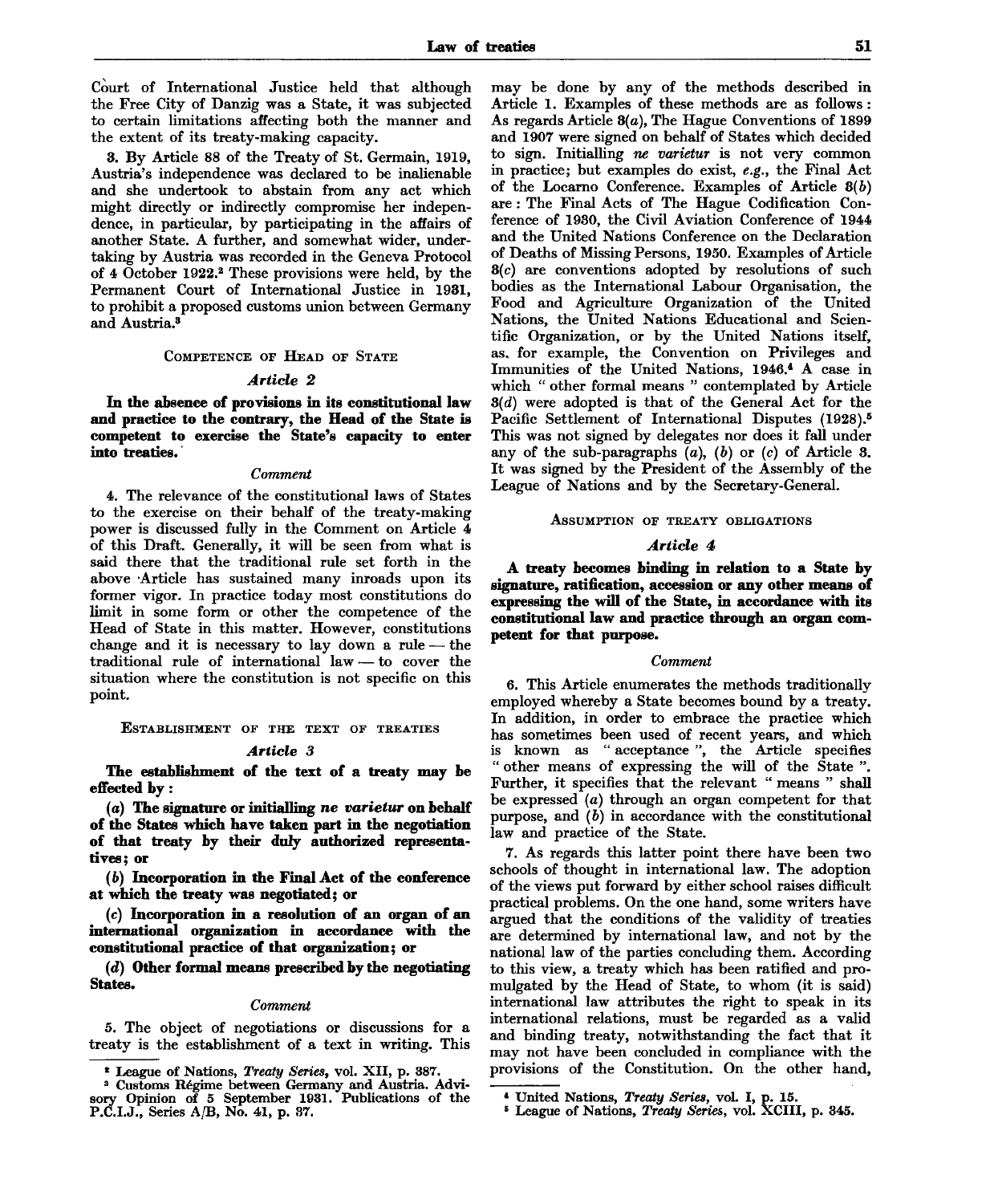according to the majority of writers, the international validity of treaties is determined, at least in point of form, by the constitutional law of the States which conclude them. It is argued by this school of thought that a treaty concluded in violation of the constitutional provisions of a State is not binding on that State, and that it is both the right and the duty, of a State, when negotiating with another State, to verify the facts relative to the treaty-making power of the organs of the other State.

8. A measure of support was given to the former view by the judgment of the Permanent Court of International Justice, in 1933, in the dispute between Norway and Denmark concerning the sovereignty over Eastern Greenland.<sup>6</sup> In 1919 the Danish Minister at Christiania (now Oslo) requested a statement as to the Norwegian attitude to the question of Denmark's claim over Eastern Greenland. He expressed the hope that Norway would raise no difficulty. Eight days later Mr. Ihlen, the Norwegian Minister for Foreign Affairs, gave an oral reply, of which he recorded a minute. It was to the effect that he had told the Danish Minister that " the Norwegian Government would not make any difficulties in the settlement of this question ". The Court held that this statement, in spite of the Norwegian argument that its Foreign Minister had exceeded his constitutional powers, was binding on Norway.

9. Although this judgment of the Court would appear to support the opinion that constitutional requirements are irrelevant in determining the validity of treaties it will be observed, on closer examination, that what was involved was (a) not a treaty strictly so called, but a unilateral statement, and *(b)* a declaration of policy rather than a legal engagement. However, this may be, the exact interpretation to be given to the judgment is not free from doubt.

10. The majority of the Commission decided, after careful consideration, that without prejudice to the strictly legal and difficult issues involved, the view of the majority of writers was to be preferred, as more in accordance with the facts of international life, and decided also that this applied, not only to the traditional procedure of signature and ratification, but, in addition, to any novel methods of concluding treaties which may arise in the future, such as, for example, acceptance. Such novel methods are legitimate, and in accordance with international law, to the extent that, and in so far as, they conform with constitutional requirements. Consequently when, for example, a treaty dispenses with ratification expressly (as some do) the efficacy of such a provision depends upon whether it is in accordance with constitutional requirements.

11. A collection has recently been prepared by the Secretariat of the United Nations of national laws and practices regarding the negotiation and conclusion of treaties and other international agreements.<sup>7</sup> Much

information was supplied by Governments by way of commentary on the constitutional texts regulating this matter. From this study the following facts emerge :

(1) As a general rule the power to ratify treaties is formally vested in the Head of State; but the overwhelming majority of constitutions qualify this rule bu specifying that such ratifications shall not be given (or, if given, shall not be binding) unless the prior approval of the legislature (or of a section of it, as in the case of the United States Senate) has been obtained. In most countries this applies to all treaties, with minor exceptions. In some countries it only applies to particular classes of treaties.

(2) In very few countries does the rule still prevail that the Head of State has an unfettered power to ratify treaties. As a matter of pure form this is still legally the position in the countries of the British Commonwealth of Nations, but, in practice, it has become not unusual to seek prior Parliamentary approval before treaties are ratified, at any rate if they are of an important political nature, or impose financial burdens on the State. In any case, the Cabinet System ensures harmony of policy between executive and legislature.

Out of 86 countries, only an insignificant minority state the rule, in an unqualified form, that the Head of State ratifies treaties. Apart from one or two cases, where the actual legal situation is not quite clear, the following countries fall into this class : Ethiopia, Jordan, Monaco, Saudi Arabia, Vatican City.

(8) Occasionally the constitution, or constitutional practice, empowers State authorities other than the Head of State to make, and ratify, international agreements, *e.g.,* in the name of the Government or of a Government department. Thus postal conventions and agreements are concluded on behalf of the United States by the Postmaster-General by and with the advice and consent of the President. Similarly, Article 66 (2) of the Austrian Federal Constitution Act, 1920 provides that the Federal President may authorize the Federal Government or the competent members thereof to conclude certain categories of international treaties for which his ratification is not required.

(4) Some constitutions stipulate that treaties shall be ratified even if there is no provision in the treaty to that effect.

# " *Other means of expressing the will of the State* "

12. This wording is intended to take account of the practice of inserting into international treaties a provision enabling States to " accept " the treaty. This practice is of recent origin,<sup>8</sup> and was adopted owing to the desire of some States to avoid the usual reference in treaties to " ratification ", and so render unnecessary the precise observance of the constitutional procedure appropriate for ratification. Thus, there has appeared, in connexion with multipartite treaties drafted under

<sup>&</sup>lt;sup>6</sup> The Eastern Greenland Case, Publications of the P.C.I.J.,  $\overline{a}$ Series A/B, No. 53.

*Laws and Practices concerning the Conclusion of Treaties,* United Nations publication, Sales No. 1952.V.4.

<sup>8</sup> It may be noted, however, that the United States used this procedure as long ago as 1984 when joining the International Labour Organisation.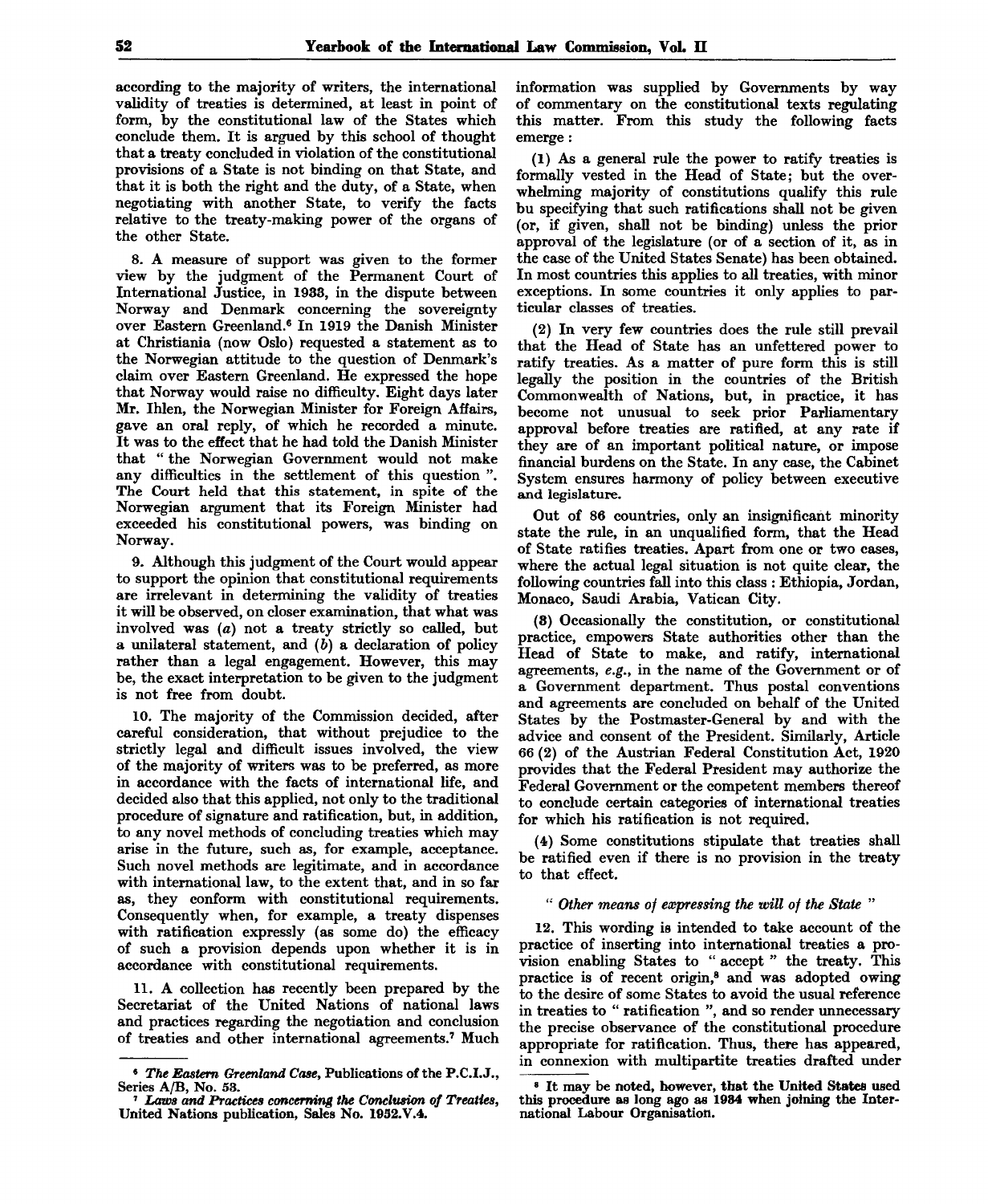the auspices of the United Nations, a clause which, subject to minor variations, enables an intending party to become bound by either:

*(a)* Signature without reservation as to acceptance; or

*(b)* Signature with reservation as to acceptance followed by- acceptance; or

(c) Acceptance.

13. The purpose of this practice was to offer Governments greater freedom in regard to the methods used to become parties to treaties. This was particularly so in the case of the United States, under whose political system it is desirable sometimes to give the House of Representatives (instead of the Senate alone, as in the normal ratification procedure) an opportunity to consider the treaty.

14. An article is included below which deals specifically with the procedure of acceptance (Article 10).

# RATIFICATION OF TREATIES

### *Article 5*

# **Ratification is an act by which a State, in a written instrument, confirms a treaty as binding on that State.**

## *Comment*

15. As a general rule, ratification applies to treaties which have been signed, and, historically, ratification meant that the act of a diplomatic agent in signing a treaty was confirmed and approved. In modern times, however, ratification is considered to apply not so much to the signature as to the treaty itself. Nor is it necessary that a treaty be signed at all. For example, the Conventions of the International Labour Organisation are not signed, but are simply authenticated by the signature of the President of the Conference and of the Director. Also, many Conventions are simply " adopted " and submitted for acceptance by the appropriate constitutional procedure, which may include ratification. (See Article IV of the Constitution of the Food and Agriculture Organization.)

16. In practice, ratification is a formal act executed in writing. It is theoretically possible to have an oral ratification or a tacit ratification, but the writers<sup>9</sup> who refer to such a possibility are unable to point convincingly to examples which have arisen in practice. It is correct, therefore, to represent existing law as requiring that ratification should take the form of a written instrument.

#### WHEN RATIFICATION IS NECESSARY

## *Article 6*

**A State is deemed to have undertaken a final obligation by its signature of the treaty :**

## **(a) If the treaty so provides; or**

later editions of his work.

*(b)* **If the treaty provides that it shall be ratified but that it shall come into force before ratification; or**

**(e) If the form of the treaty or the attendant circumstances indicate an intention to dispense with ratification.**

**Except in these cases a State is not deemed to have undertaken a final obligation until it has ratified that treaty.**

# *Comment*

17. Here the general rule is laid down that, in the absence of special stipulation, ratification of a treaty is necessary. In its judgment, in 1929, in the *Case concerning the Territorial Jurisdiction of the International Commission of the River Oder,* the Permanent Court of International Justice said that, unless there was in the treaty an express provision to the contrary, the contracting parties must have intended to abide " by the ordinary rules of international law, amongst which is the rule that conventions, save in certain exceptional cases, are binding only by virtue of ratification".<sup>10</sup> The contrary view has been advocated, namely that treaties do not require ratification unless the text, or the circumstances, point clearly in that direction. The rule stated in Article 4 of this draft is believed, however, to conform more closely to the practice of States, most of whose constitutions specify that treaties shall be ratified according to a particular constitutional procedure. It must also be remembered that the constitutions of some countries provide that treaties shall be ratified, even if there is no provision in the treaty to that effect (See Comment on Article 4). Further, it can hardly be denied that, according to the established custom of centuries, treaties have normally been ratified, and that it is only in exceptional cases, and generally as a development of modern times, that the cases specified under (a), *(b)* and *(c)* have arisen.

Examples :

*(a)* Anglo-Japanese Alliances of 1902, 1905 and 1911;<sup>11</sup> Treaty of Lausanne (1912) between Italy and Turkey;<sup>12</sup> Agreement of 14 June 1929 concerning a transit card for emigrants;<sup>13</sup> Anglo-Polish Treaty of Alliance (1939); Four-Power Agreement of 1944 concerning the punishment of war criminals; Interim Arrangements for the United Nations, signed at San Francisco (26 June 1945);<sup>14</sup> Agreement between United States and Burma concerning the use of certain funds (1947)<sup>15</sup>.

*(b)* Some treaties provide for ratification, but specify that they shall come into force from the date of signature. The Treaty of Madrid (1880), which was subject to ratification, and concerned the protection of the nationals of the High Contracting Parties in Morocco, provided that, by exceptional agreement of the parties, the provisions of the treaty should enter into force as from the date of signature. The Balkan Pact of Non-

<sup>•</sup> L. Oppenheim, *International Law : A Treatise,* 4th ed. (London, Longmans, Green and Co., 1928), vol. I, p. 723, remarked that there might be an oral ratification, but added that he was " not aware of any case where ratification was given orally ". These comments do not appear

<sup>&</sup>lt;sup>10</sup> Publications of the P.C.I.J., Series A, No. 28, pp. 17-21. 11  *British and Foreign State Papers,* vol. 95, p. 83; vol. 98,

p. 136; vol. 104, p. 173.

u  *Ibid.,* vol. 106, p. 1100. 13 M. O. Hudson, *International Legislation* (Washington,

Carnegie Endowment), vol. IV, p. 2848. M  *Ibid.,* vol IX, p. 366. 15 United Nations, *Treaty Series,* vol. 25, p. 28.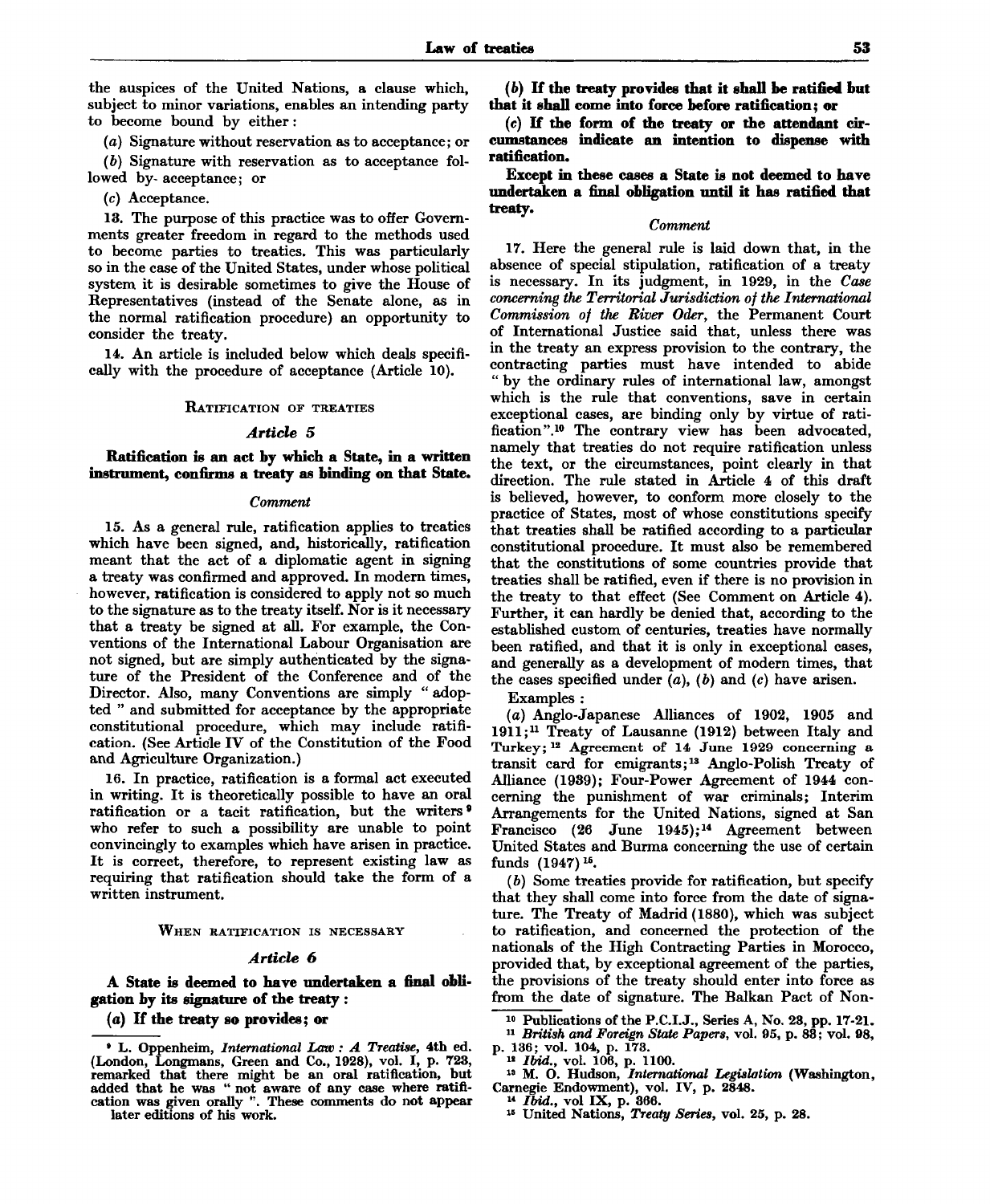Agression (1934), although subject to ratification, took effect from the date of signature, as did the Soviet-Czech-Slovak Treaty of Friendship and Mutual Assistance (1943). Instances of particular clauses of a treaty coming into force from the date of signature are as follows :

Treaty of Peace, Amity, Commerce and Navigation (1893) between Japan and Peru (1893); Treaty of Rapallo between Germany and Russia (1922); Agreement between the Union of South Africa and Portugal (1928).

(c) A case where the form of the treaty indicates an intention to dispense with ratification is a treaty providing for conclusion by " acceptance ". (See Article 10.) Other examples are often furnished by protocols, by declarations, and by agreements, concluded by subordinate officials, such as military officers or postal officials.

18. Ratification must be in accordance with the constitutional laws of the State. (See Article 4.)

## NO OBLIGATION TO RATIFY

## *Article 7*

**If a treaty is subject to ratification, signature by a State does not create for that State any obligation to ratify the treaty.**

#### *Comment*

19. Originally, it was the rule of customary international law that, where a treaty provided ratification, it was normally obligatory to ratify it; and a refusal to ratify a signed treaty, except for good cause, was a serious breach of faith. As a result, however, of the French and American Revolutions of the eighteenth century, it became the practice to insert a clause in Full Powers expressly *reserving* the right to ratify, instead of the traditional *promise* to ratify, which reflected the time-honored rule. In the course of the nineteenth century, as more and more countries adopted the constitutional practice that the legislature should be consulted in the matter of ratification of treaties, the conception that ratification was discretionary became established. Various theories have been advanced in modern times with a view to preventing the abuse of this discretion, and of imposing restrictions on the right to refuse ratification. None of these theories, however, have succeeded in obtaining general acceptance in the practice of States, which, it is believed, is accurately reflected in the rule stated in text. Attempts were made, during the period of the League of Nations, to lay down principles which would at least obviate undue delay on the part of the States in taking a decision whether to ratify or not, but the report produced by the committee appointed on the subject by the League of Nations Assembly failed to influence practice.<sup>16</sup>

20. There is an important conventional exception to the rule that ratification may be refused. This is created by Article 19 of the Constitution of the International Labour Organisation. This provides that, when the consent of the competent authority has been obtained, a member of the Organisation is bound to communicate its ratification of the Convention for which consent has been given. Such instruments of ratification, however, take, in practice, a somewhat different form from the usual type of instrument of ratification employed in connexion with treaties generally.

21. A certain amount of material exists concerning an alleged obligation on the part of States not to do anything, between the signature of a treaty on their behalf, and its ratification, that would render ratification by other States superfluous or useless.<sup>17</sup> This material is, however, of too fragmentary and inconclusive a nature to form the basis of codification. The same applies to the conception that, where one party has partially executed a treaty, which the other party has signed but not ratified, there arises a kind of estoppel against the non-ratifying party. See Harvard Draft Convention on Treaties.<sup>18</sup>

#### ENTRY INTO FORCE OF TREATIES

#### *Article 8*

# **Unless otherwise provided in the treaty itself,**

**(a) A treaty not subject to ratification enters into force on signature of all States which have participated in the negotiations;**

**(6) A treaty which provides for the exchange or deposit of ratifications enters into force on the exchange or deposit of ratifications by all the signatories;**

**(c) A treaty subject to ratification but containing no provision for exchange or deposit of ratifications enters into force when it is ratified by all the signatories and when each signatory has notified its ratification to all the other signatories.**

#### *Comment*

22. Except for a slight verbal alteration (the expression " enters into force " rather than " come into force ") the above Article follows the wording of Article 10 of the Harvard Draft Convention.

23. Article  $8(b)$  states what is generally accepted, and appears to require no illustration. However, treaties which provide for ratification and deposit or exchange of ratifications, but which contain no provision as to the date when they should come into force, have not been uncommon. Among them may be mentioned the treaty of defensive alliance between Albania and Italy (1927), and between the Chinese Republic and the Persian Empire of 1 June 1920. The rule stated in

<sup>&</sup>lt;sup>16</sup> League of Nations, *Official Journal* (1930), Annex 1207, p. 598.

<sup>&</sup>lt;sup>17</sup> Publications of the P.C.I.J., Series C, No. 17, II, p. 279; Series A, No. 23, pp. 20-21; Series A, No. 5, p. 39; Series C, No. 11, II, pp. 631-632; Series A, No. 7, pp. 39-40. *American and British Claims Arbitration,* Report of Fred K. Nielsen, (Washington, Government Printing Office, 1926), p. 382.

<sup>18</sup> Harvard Law School, *Research in International Law,* " Draft Convention on the Law of Treaties " in *American Journal of International Law,* vol. 29 (1935), Supplement, pp. 778-787.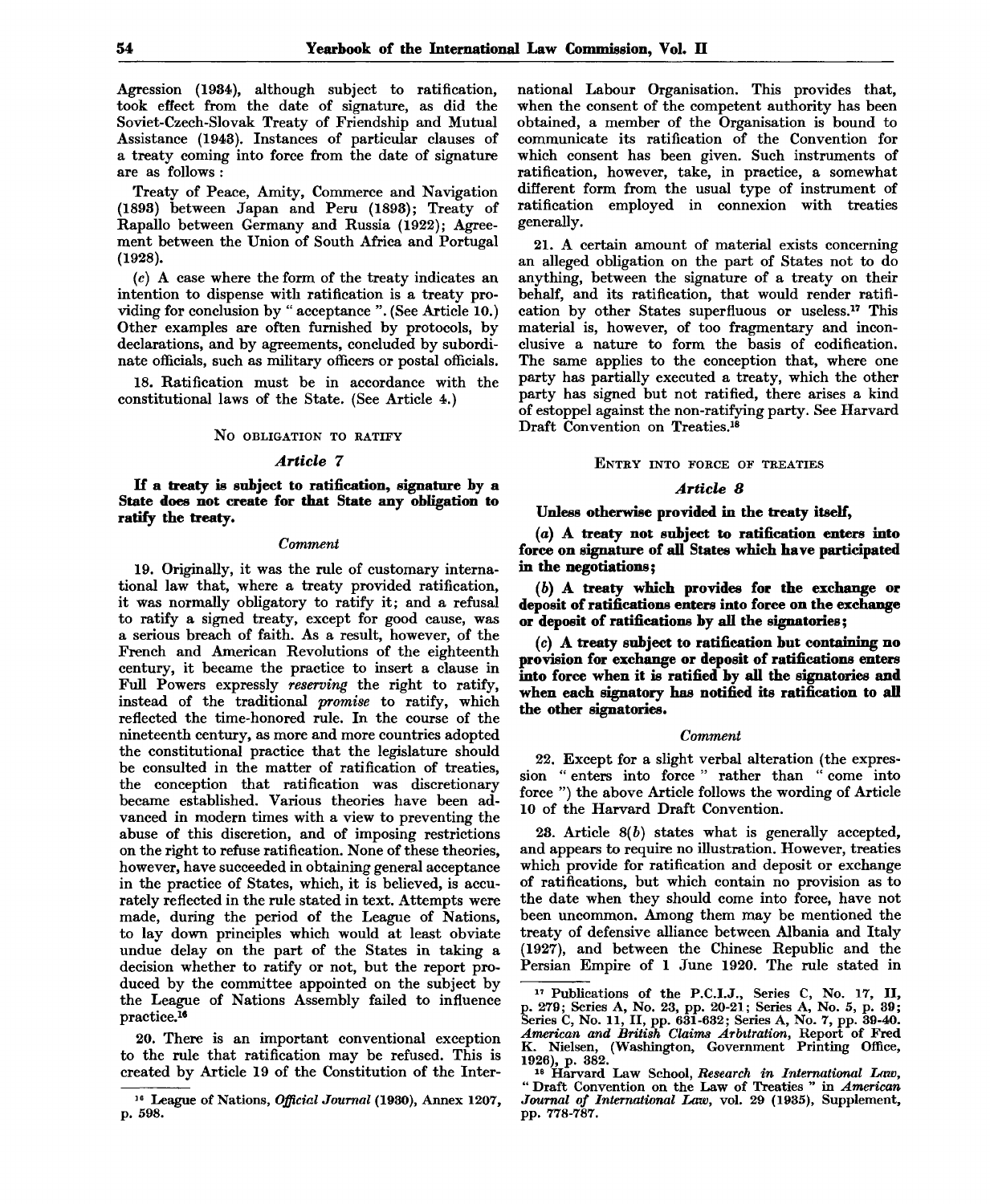paragraph  $(b)$ , as will be seen, requires the exchange of, or deposit of, the instruments of ratification of *all* the signatories to bring a treaty into force, unless, of course, the treaty otherwise provides.

24. The situation dealt with in paragraph (c) is unusual, but examples have occurred in practice of treaties which have provided that they should be subject to ratification, but have nevertheless contained no provision for exchange or deposit of ratifications; *e.g.,* Convention on the Establishment of Common Rules of Private International Law (1921),<sup>19</sup> and the Money Order Convention of the Pan-American Postal Union  $(1921).<sup>20</sup>$ 

#### ACCESSION TO TREATIES

### *Article 9*

**(a) Accession to a treaty is an act by which a State, which has not signed or ratified the treaty, formally declares in a written instrument that the treaty is binding on that State.**

**(6) A State may accede to a treaty only when that treaty contains provisions allowing it to do so, or with the consent of all the parties to the treaty.**

**(c) Unless otherwise provided in the treaty, a State may accede to a treaty only after it has entered into force.**

## *Comment*

25. Accession originally began as an invitation to particular States to become parties to a treaty who were not signatories to that treaty. Later, towards the end of the nineteenth century, it became customary to insert clauses, in a general form, allowing *any* State to " accede ".

26. The principle stated in paragraph *(b)* would appear to be self-evident, as well as in accordance with practice. A State claiming to accede to a treaty is offering a legal relationship with other States which it is for them to accept or reject.

27. As regards the rule stated in paragraph *(c)* the entry into force of a treaty is, in most instances, an essential pre-requisite to effective accession to the treaty by non-signatory States, inasmuch as the invitation to, or permission for, such States to accede is usually contained in a clause of the treaty, which like the other clauses thereof, is ineffective until the treaty has entered into force. It was declared, at the Second Hague Conference, to be " evident " that an " adhesion " (equivalent to accession in practice) " may have no effect except, at the earliest, from the time the Convention goes into effect ".<sup>21</sup> The invitations sent out by the United States, in connexion with the Pact of Paris (1928), on the day the treaty was signed, referred to " notice of adherence "22. The text of the treaty provided that the

treaty " shall, *when it has come into effect*.. . remain open as long as may be necessary for adherence by all the other Powers of the World " (Article III). Likewise, Article 38 of the International Air Transport Convention of Warsaw (1929) provides : " This Convention shall, *after it has come into force,* remain open for accession by any State.<sup>23</sup>"

28. In some cases, to which the rule in paragraph (c) applies, an attempt by a State to accede to a treaty not yet in force has been treated as a notice of intention to accede, if and when the treaty enters into force. In such cases, the instrument of accession can be treated as effective on the date of entry into force of the treaty.

# " *Unless otherwise provided in the treaty "*

29. Some treaties are not signed, but simply made " open " to accession, and their entry into force is made expressly dependent on the deposit of a certain number of instruments of accession. Thus, the General Act for the Pacific Settlement of International Disputes (1928) was not opened to signature and ratification, but was merely " adopted " by the Assembly of the League of Nations, and opened to accession. It was provided that it should enter into force on the ninetieth day following the receipt by the Secretary-General of the League of Nations of the accessions of not less than two Contracting Parties. The United Nations Convention on Privileges and Immunities (1946) adopted by the General Assembly in similar fashion, contains (Article 31) provision for only one method of becoming a party — by accession. Article 32 provides that it shall come into force for each party on the deposit of its instrument of accession. In other instances, treaties, although they are signed, and subject to ratification, provide for accession also; nevertheless, they provide that they shall enter into force on the deposit of a certain number of ratifications *or* accessions, *e.g.,* the International Convention for the Suppression of Counterfeiting Currency (1929); the Convention for the Prevention and Punishment of the Crime of Genocide (1949) is to the same effect.

30. In these cases it is clear that the treaty establishes an exception to the normal rule that accession is only possible when the treaty has entered into force.

31. The above Article is subject to the over-riding principle stated in Article 4 that accession must be in accordance with the constitutional requirements of the State.

#### ACCEPTANCE

## *Article 10*

**Acceptance of a treaty is an act by which a State, in lieu of signature or ratification or accession or all of these procedures, declares itself bound by the treaty.**

## *Comment*

32. In the Comment on Article 2 of the Draft an explanation is given of the reference to " other means of expressing the will of the State ", including the

23 Hudson, *op. vit.,* vol. V, p. 117.

<sup>19</sup> See Hudson, *op. cit,* vol. I, p. 673.

<sup>20</sup>  *Ibid.,* p. 726. 81 J. B. Scott, *The Proceedings of the Hague Peace Conferences,* the Conference of 1907 (New York, University Press),  $vol. I, p. 211.$ 

See Treaty for the Renunciation of War (Washington, U.S. Government Printing Office, 1933).